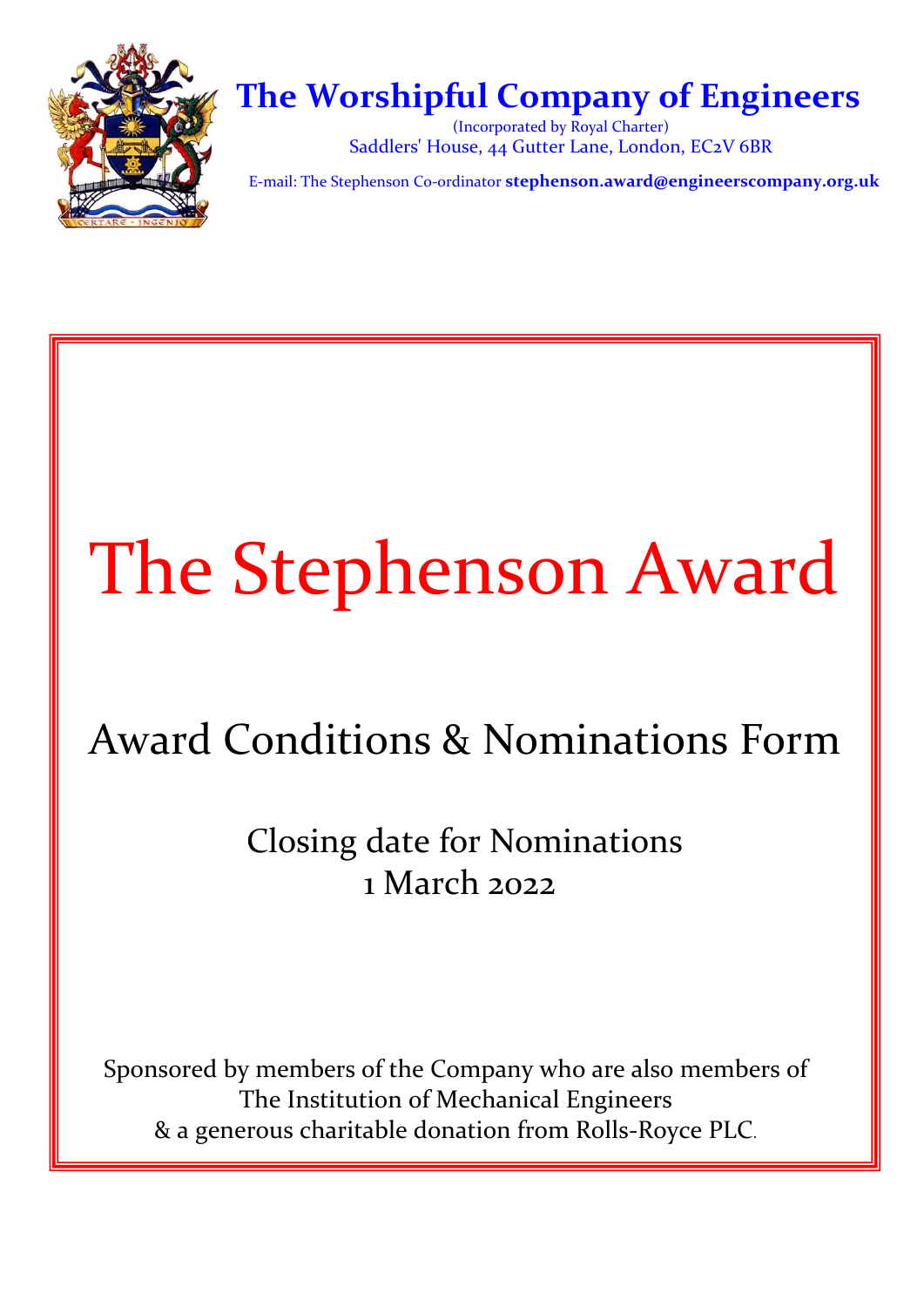

## The Stephenson Award

#### **Award Conditions**:

Awarded to individuals who have demonstrated excellence in encouraging and motivating young people into any branch of engineering at all levels. Nominations are sought from Industry, the primary, secondary and further education sectors and appropriate voluntary organisations.

The Judges are particularly looking for: "breadth" (where the nominee has engaged a diverse group), "depth" (where there is a track record of delievry over time), "collaboration" (where the work engages with pre-existing activities) and "impact" (where there is some measure of the change needed). Specific credit will be given for committment beyond that which might be expected as part of an individual's day to day employment.

**Value**: £1,000 plus a Medal and Certificate

### Nomination Form

The Candidate

Full Name of Candidate:

Title: | | Designatory Letters:

Correspondence & Email Addresses:

Employment (employer, job title & max 50 words on responsibilirties during award period - incl. prior employer if required)

Nominator

| Full name:<br>Affiliation: |  |
|----------------------------|--|
| Email Address:             |  |
|                            |  |

Signature:  $\vert$  Date: